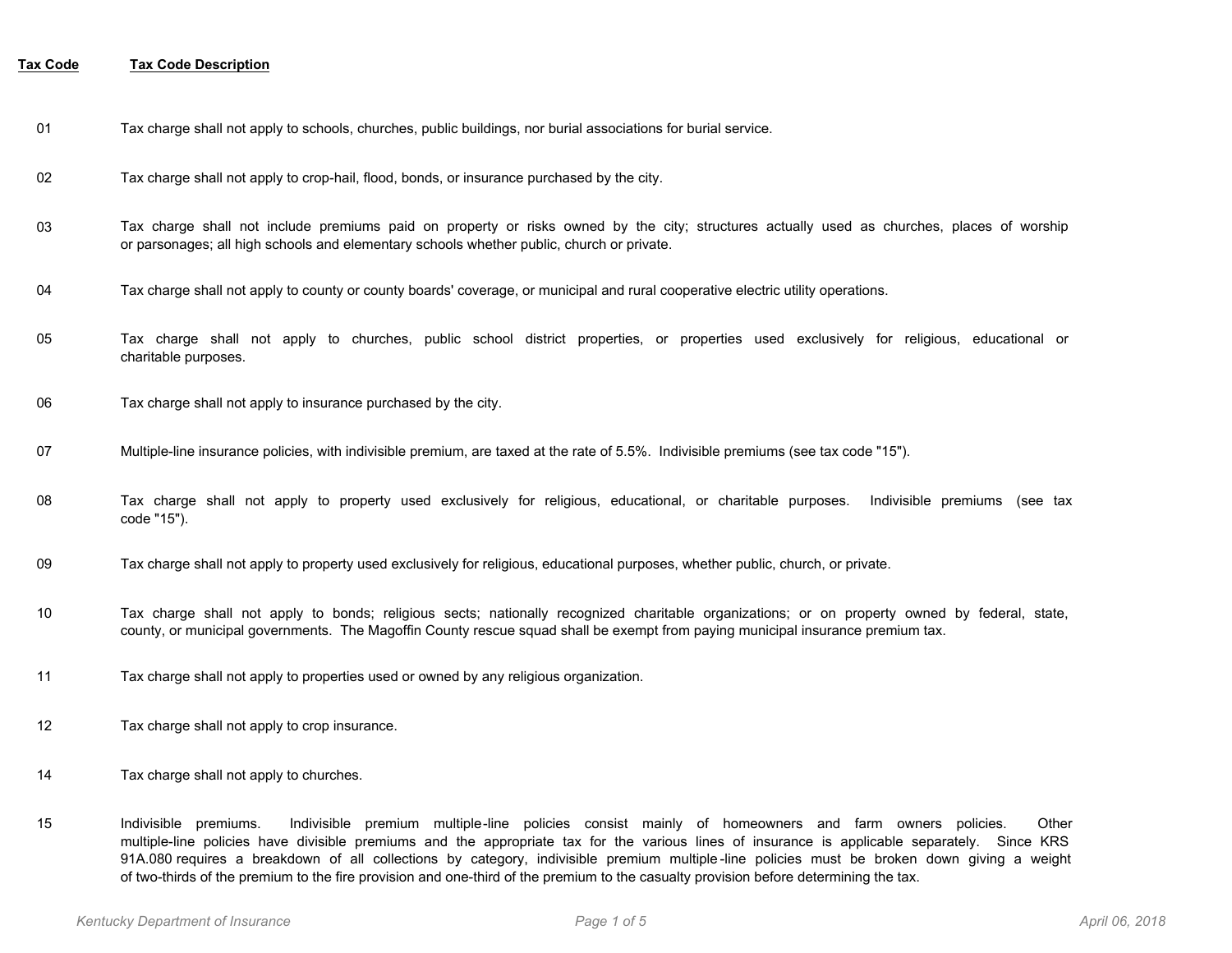- 16 Tax charge shall not apply to property used exclusively for religious, educational or charitable purposes.
- 17 Tax charge shall not apply to doctors malpractice insurance.
- 18 Tax charge shall not apply to policies issued to governmental units and policies insuring the main location of all organized charities.
- Tax charge shall be 7% for non-commercial and 3% for commercial insurance. Tax charge shall not apply to insurance for cargo and product liability. 19
- Tax charge for automobile shall be 3% on private automobiles of natural persons residing within the corporate limits and 10% on automobile insurance not on private automobiles of natural persons. Tax charge shall not apply to medical malpractice for any resident or group; bonds; property used exclusively for religious or charitable purposes; or federal, state, county, or municipal governments. 20
- 21 Tax charge shall not apply on policies of group health insurance.
- This county tax has been imposed on all unincorporated areas within this county. Since all municipalities on the master list are incorporated, this tax will not apply to them. 23
- Tax charge shall not apply to premiums collected from all accredited schools and all organized religious organizations; i .e. churches, synagogues, and places where worship services are held on a regular basis; nor premiums paid to any state employee benefit fund created pursuant to KRS Chapter 18A 24
- Tax charge shall not include premiums paid on property or risks owned by any federal, state, county, or municipal government, or any agency thereof; premiums paid on property or risks owned by any bona fide religious denomination or sect, or any nationally recognized charitable organization; any and all bonds or fiduciary, surety, or indemnity nature. 25
- 26 This city imposes a \$5.00 per policy minimum tax due quarterly.
- Tax charge shall not apply to property used exclusively for religious, educational, or charitable purposes, or property owned by the city . Indivisible premiums (see tax code "15"). 27
- 28 Tax charge shall not apply to the city, its officers, agents, or employees while acting in official capacity.
- 29 Tax charge shall not apply to buildings used exclusively for public worship.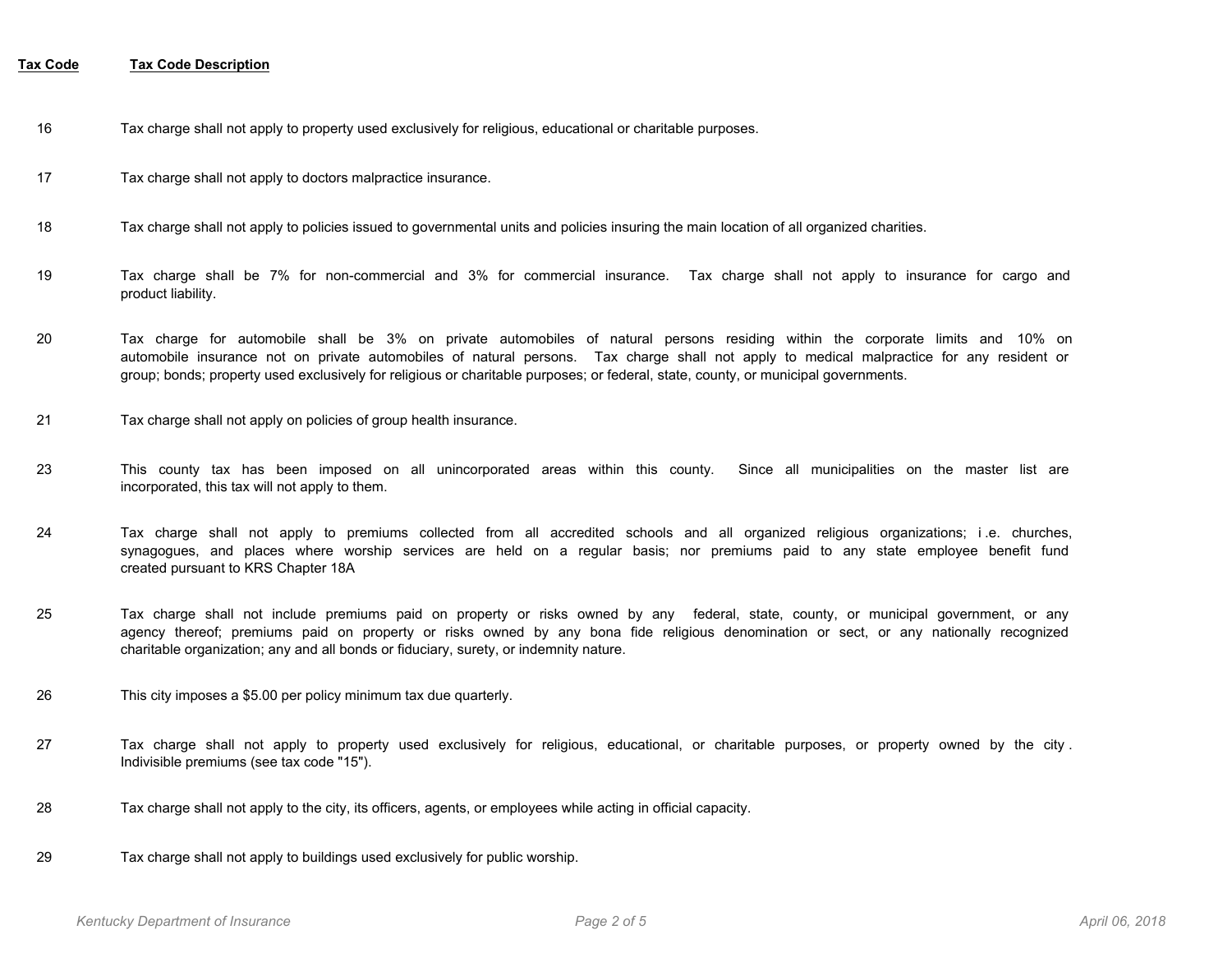- 30 This county exempts crop insurance.
- 31 Tax charge includes all incorporated and unincorporated areas of the county except for the incorporated area of Maysville.
- 32 The city of Millersburg \$5.00 minimum fee shall refer to life only.
- Tax charge shall not include premiums received for insuring the city of Radcliff against any or all liability insurance for city owned property or vehicles. 33
- 35 This tax shall not apply to premiums received on non-licensed farm equiptment and agricultural related endorcements.
- Fleming County premium tax shall not apply to the following: (1) premiums for non-licensed farm equipment insurance; (2) premiums for cargo or product liability insurance; (3) premiums for physician malpractice; (4) premiums for general liabilty insurance to companies and / or business with five or more full time employees who work at least forty hours per week; (5) premiums for general liability insurance for umbrella and excess liability policies required to obtain licenses and permits to do interstate and intrastate transit of freight; (6) premiums for property and risk insurance for property owned by the county, city, churches, parsonages, schools and fire department. 36
- 39 Any license fee or tax imposed upon premium receipts shall not include premiums received from churches or religious organizations.
- Excludes any license fee or tax imposed upon premium receipts for property used exclusively for religious, educational or charitable purposes. 40
- There is imposed upon each company issuing life insurance within the corporate limits of the city, a minimum fee of \$ 25 when the percentage fees are less than \$100. 41
- Excludes premiums received for; extended care policies, premium for crop hail insurance, premiums for non -licensed farm equipment insurance, premiums for cargo or product liability insurance, premiums for malpractice insurance (all types), premium for general liability insurance for umbrella and excess liability policy required to obtain licenses and permits to do interstate and interstate transit or freight; and premiums for property and risk insurance for property owned by the county, city, churches, personages, schools, and fire department. 42
- No license fee or tax imposed upon premium receipts shall apply to the following: health insurance, life insurance, crop insurance, vehicles licensed at 38,000 LBS. or greater; provided only those premiums attributed to such vehicles are hereby exempted; Any and all insurance policies paid by any volunteer fire department; any all insurance policies paid by Green County Fiscal court. 43
- 44 12% rate will revert to a 10% rate on July 1, 2021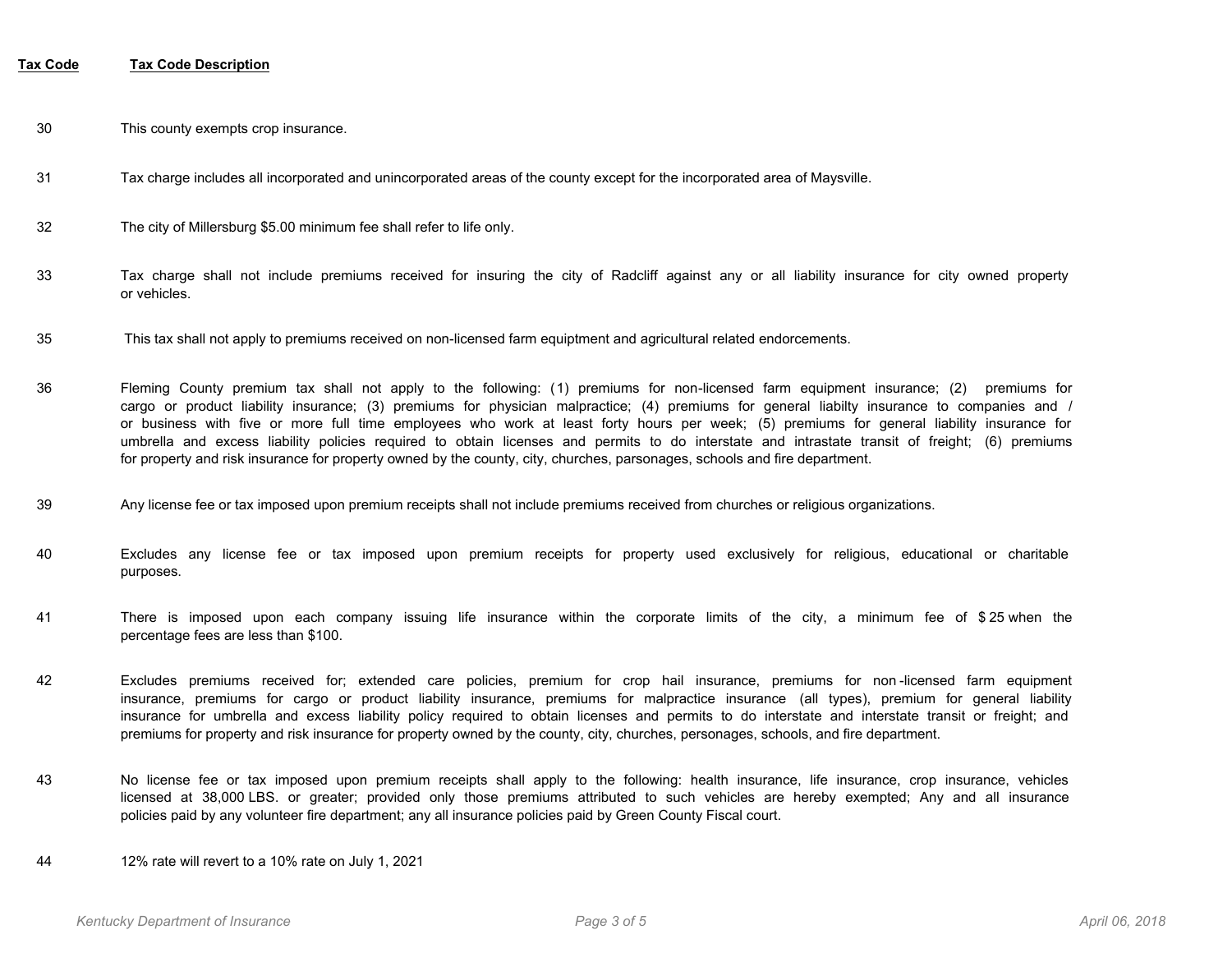- There is hereby imposed a minimum tax of five dollars per policy, regardless of the amount of premium paid, on all life insurance policies . The five dollar minimum tax shall only apply to life insurance policies. 45
- 46 The credit for the city of Milton taxes against Trimble County taxes shall not apply to health insurance.
- 47 Policies of group health insurance provided for City of Hodgenville employees are exempt.
- Tax charge shall not apply to policies insuring churches and other religious organizations or any property, both real and personal, owned exclusivly by a church or religious organization. 48
- 49 This Tax has a sunset date of December 31, 2018. On that date the tax will be repealed.
- Tax charge shall not apply to, (A)Premiums recieved for insuring employees against liability for personal injuries to their employees, or the death of their eployees, caused thereby, under provisions of the worker's compensation act. ( B) Premiums for policies of health insurance. (C) Premiums for extended care policies. (D) premiums for annuities. (E) Premiums for federal flood insurance. (F)Premiums for surety or preformance bonds. (G) Premiums for crop hail insurance. (H) Premiums for non-lincensed farm equiptment insurance. (I) Premiums for cargo or product liability insurance. (J) Premiums for malpractice (all types) insurance, (K) premiums for life insurance. (L) Premiums for general liability insurance for umbrella and excess liablility policy required to obtain licenses and permits to do interstate and intrastate transit or freight. (M) Premiums for property and risk insurance for property owned by the county, city, churches, parsonages, school and fire departments. 50
- This county tax is imposed pursuant to KRS 91A:080 (7/13/90) and is imposed on all areas of the county. KRS 91A.080 (7/13/90) allows insurance companies to credit city license fees or taxes against the same license fees or taxes levied by the county. For reporting purposes, where the city has the same or higher tax rate, report to the city on premium collected for risks within the city and no report is necessary to the county on those premiums, however, where the city tax is less than the county tax, a report must be sent to the city, a credit taken LGT-142, and the balance due paid to the county. For this schedule, there are 8 counties that need an LGT-142 filed: (Hopkins County-Dawson Springs [Only life]): (Menifee County-Frenchburg): (Meade County-Ekron [Except life and health]): (Pulaski County-Science Hill): (Henderson County-Robards): (Trimble County-Milton): (Knott County-Hindman): (Floyd County-Wheelwright) (see LGT-142 instructions): A
- Includes all incorporated and unincorporated areas of the county. Implemented prior to July 13, 1990. Generally, insurers which pay license fees or taxes under KRS 91A:080 are permitted to credit city license fees or taxes against the same license fees or taxes levied by the county only "... When the license fees or taxes are levied by the county on or after July 13, 1990." The status "grandfathered" county taxes, which were levied prior to July 13, 1990. Therefore, premiums collected within these cities must also be reported to the counties : Lawrenceburg - - Anderson County; Hickman - - Fulton County; Springfield - - Washington County B
- County means all incorporated and unincorporated areas of Pulaski County, except the incorporated areas of the cities of Somerset, and Burnside. C